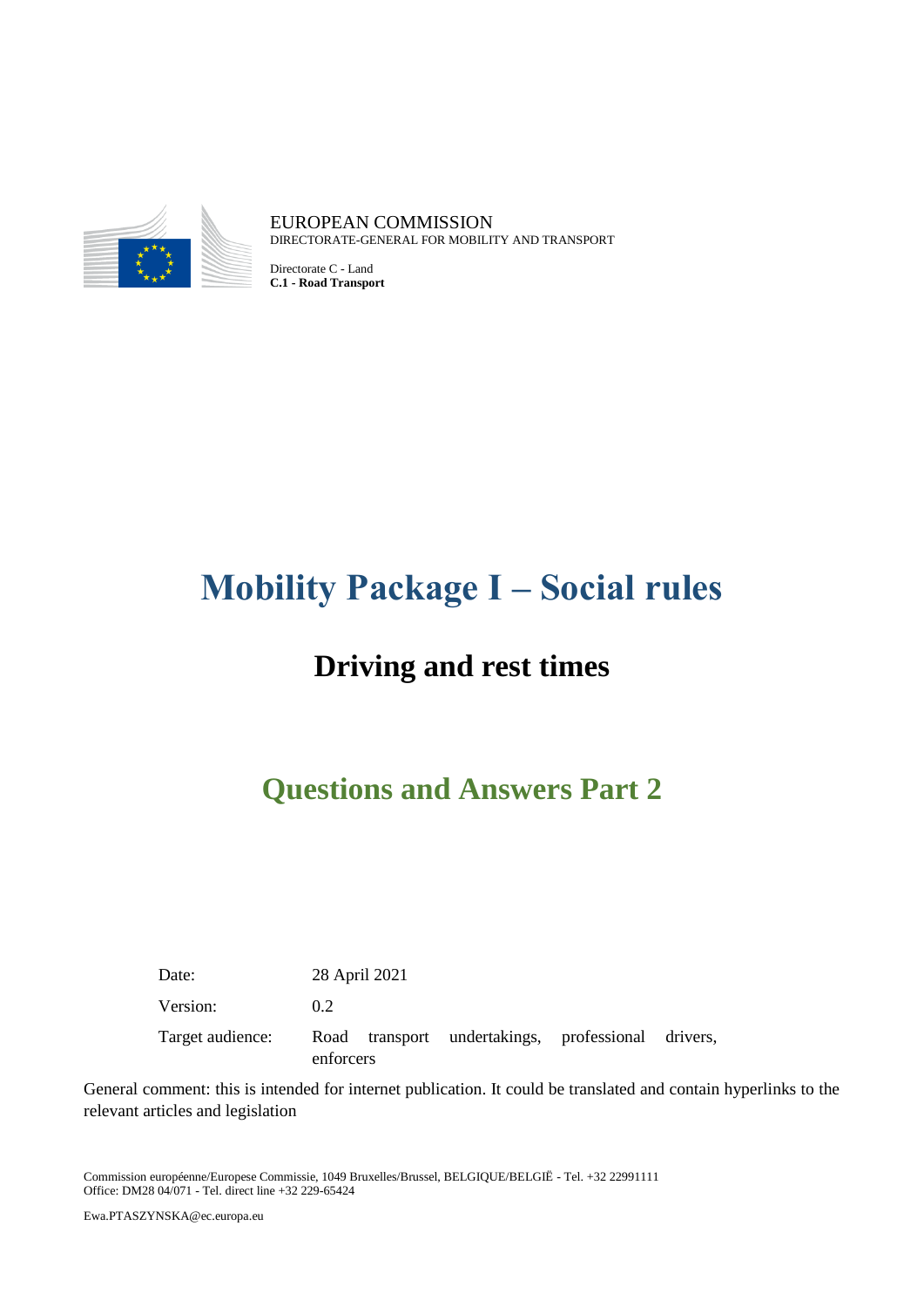*DISCLAIMER: This set of questions and answers was prepared by the Commission services and does not commit the European Commission. Only the Court of Justice of the European Union is competent to authoritatively interpret Union law. In this context, it is noted that Article 8(8) and Article 8(8a) of Regulation (EC) 561/2006 currently form the object of annulment proceedings before the Court of Justice. The examples given are illustrative.*

#### **I. Return of a driver**

How shall the terms "place of residence", "operational centre" and "where the driver is normally based" be understood and proved? What happens when a company is established in many Member States or outside the EU? Article 8(8a)

In line with Article 26(2) of Regulation (EU) 165/2014 and Article 8(2) of Regulation (EC) 1071/2009, the 'place of residence' should be understood as the place where a person usually lives, that is for at least 185 days in each calendar year, because of personal and occupational ties. However, in case of a driver whose occupational ties are in a different place from his/her personal ties, who performs transport activities in different Member States and who, consequently, may live in turn in different places situated in different Member States, the place of residence of such a driver should be regarded as being the place of his/her personal ties, provided that such person returns there regularly, e.g. for family reasons.

**1.** The term 'operational centre' is not defined in the EU road transport legislation. According to Article 8(8a), the 'operational centre' where the driver shall be able to return is the place where he/she is normally based, i.e where his/her work is organized, where his/her weekly rest period normally starts and to which he/she returns on a regular basis, in the territory of the Member State of the effective and stable establishment of his/her employer, within the meaning of Article  $3(1)(a)$ of Regulation (EU) 1071/2009. The conditions of such an effective and stable establishment of road transport operators are set out in Article 5 of Regulation (EU) 1071/2009. It requires, among others, that the undertaking has premises in which it keeps its core business documents, in particular accounting documents, personnel management documents, or documents containing data relating to driving time and rest periods of its drivers.

If the undertaking is established in different Member States, in compliance with the requirements set out in Article 5 of Regulation (EC) No 1071/2009, the driver should return to the operational centre where he/she is normally based. If the undertaking is established outside the EU, the operational centre may be in the third country, which, for the purposes of the Regulation, can only be Switzerland or a non-EU party to the EEA agreement, in application of Article 2(2)(b).

How long should the transport undertaking keep records documenting that it has organised the work of the driver in such a way that he/she was able to return to either the place of residence or to the operational centre of the undertaking?

Article 8(8a)

**2.**  Pursuant to Article 33(2) of Regulation (EU) No 165/2014, tachograph records must be kept by the undertaking for at least 1 year after their use. Working time records must be kept for at least 2 years, as required by Article 9(b) of Directive 2002/15/EC. These records should include the documentation on organising the return of the driver, as this obligation will be subject, at the latest as from 2 February 2022, to checks at the premises of the undertaking in accordance with Annex I, Part B of Directive 2006/22/EU, as amended by Directive 2020/1057.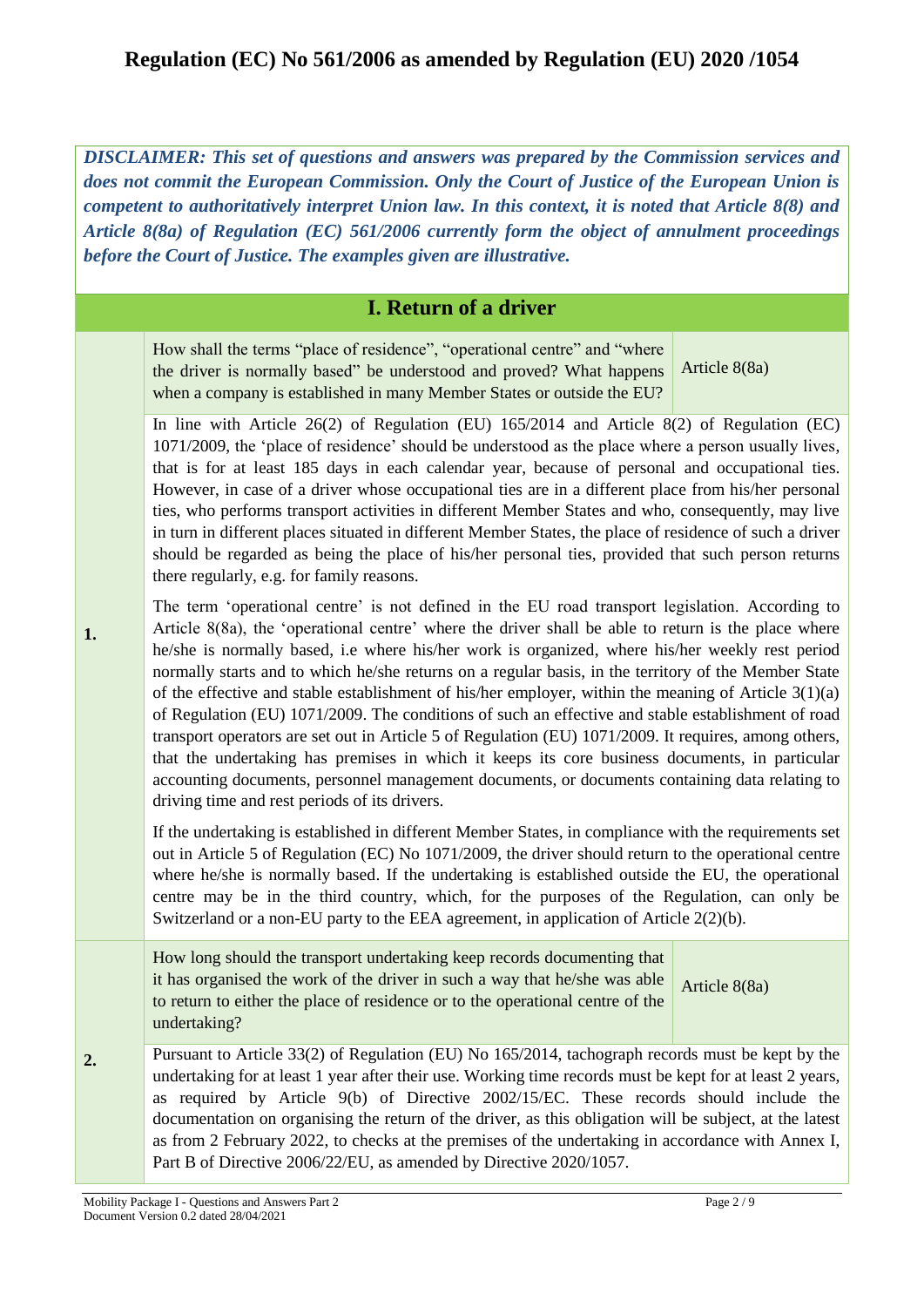**3.**  Does the obligation of return of the driver "home" apply to vehicles hired from another Member State and to passenger transport drivers? Article 8(8a) Regulation (EC) 561/2006, notably its Article 8(8a), which regulates the relations between employed drivers and employers concerning the organisation of the return of the driver 'home', applies to the carriage by road of goods or passengers, irrespective of whether the vehicles are hired or owned by the employer or of whether they are for passenger or goods transportation. **4.**  What is meant by "more than 45 hours [of rest period] taken in compensation" that a driver must take after taking two reduced weekly rest periods in two consecutive weeks pursuant to the second subparagraph of Article 8(8a)? When should the compensation rest start? Article 8(8a) After two reduced weekly rest periods taken in two consecutive weeks outside the Member State of establishment in accordance with Article 8(6), a driver must be able to return to take a regular weekly rest of at least 45 hours. Pursuant to Article 8(6b), this regular weekly rest period shall be preceded by a rest period compensating for the two reduced weekly rests taken in the two preceding weeks. For example, a driver may take the following rest periods: Week 1: 24 hours Week 2: 25 hours Week 3:  $21 + 20 + 45$  hours, where 21 hours is a compensation for week 1 and 20 hours is a compensation for week 2. The regular weekly rest taken in week 3 must start at the latest by the end of six 24-hour periods from the end of the previous weekly rest period (6x24h), as required by Article 8(6). This means that the compensation for the previous two reduced weekly rest periods must be completed before the end of that 6x24 hour period, when the regular weekly rest shall begin. **II. Ban to take a regular weekly rest in the cabin of the vehicle 5.**  Is a self-employed driver allowed to take his/her regular weekly rest in the vehicle? Article 8(8) In general terms, Regulation (EC) 561/2006 applies to all drivers, be they employed or selfemployed, who are involved in transport operations by vehicles falling in the scope of the Regulation. This includes the prohibition to take a regular weekly rest in the cabin of the vehicle. This is justified by the objective of preventing drivers' fatigue (employed or self-employed) and eliminating risks to road safety. It is true that some provisions of Regulation (EC) 561/2006 do not apply to self-employed drivers – e.g. Article 8(8a), which regulates the relations between employed drivers and employers as regards the organisation of the drivers' return 'home' (see Q4). That is however not the case with the prohibition to take a regular weekly rest in the cabin of the vehicle. In such a case, any costs for accommodation outside the vehicle should be covered by the self-employed driver. **III. Ferry rule**  Article 9 **IV. Reduced weekly and daily rests**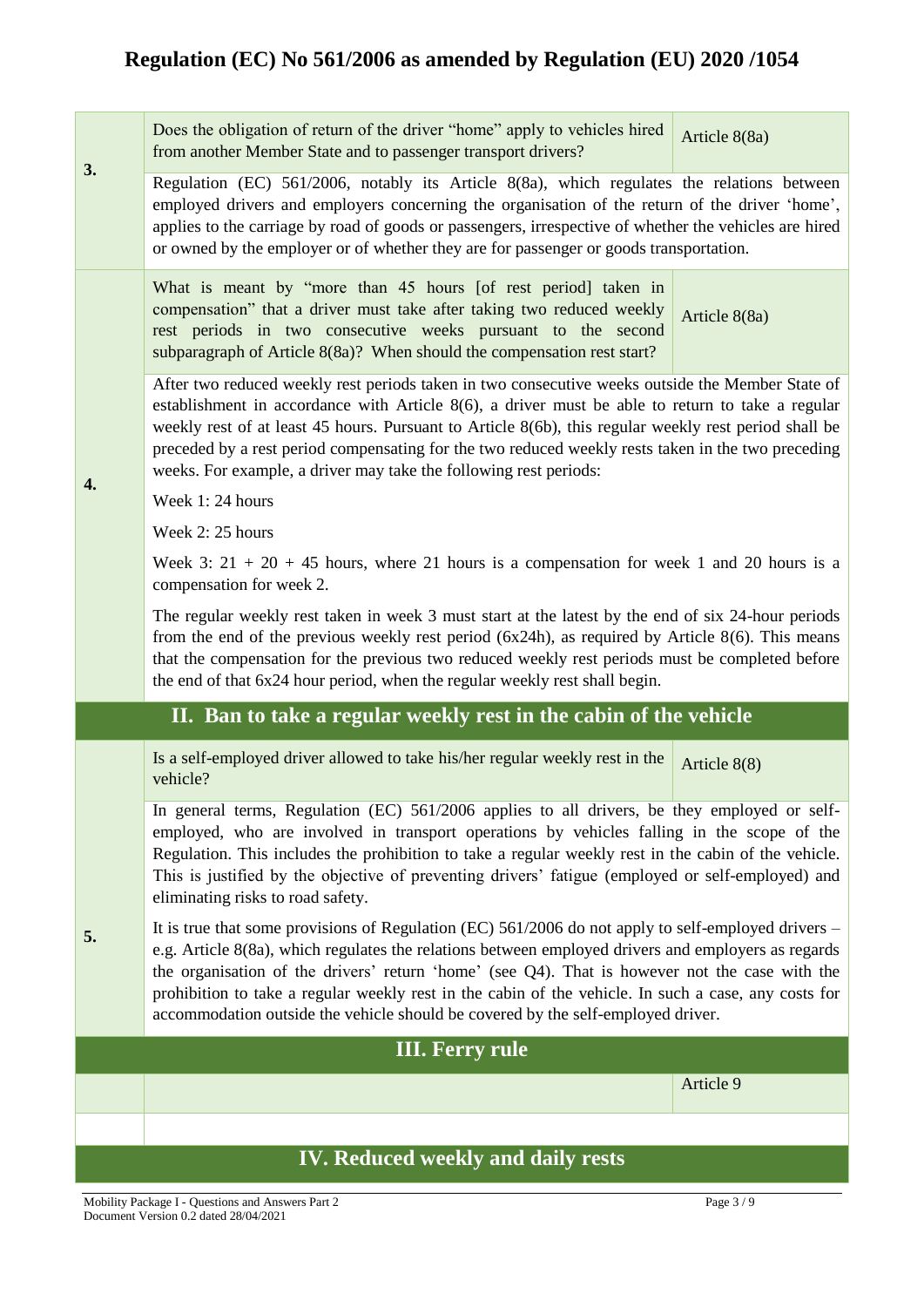| A driver takes two consecutive reduced weekly rests (2 x 24 hours)             |  |  |  |
|--------------------------------------------------------------------------------|--|--|--|
| outside the Member State of establishment. When the driver returns home,       |  |  |  |
| he/she takes a compensation (2 x 21 hours) and a regular weekly rest (45 $\mu$ |  |  |  |
| hours). Does the driver, after returning home, need to take his/her daily      |  |  |  |
| rest (9 or 11 hours) in line with Article $8(2)$ , before he/she can start the |  |  |  |
| compensation rest and the regular weekly rest?                                 |  |  |  |

Article 8(6)

The objective of Article 8(6) and (6b) is to enable a driver involved in international long-haul operations to reach home to benefit from a longer rest period, consisting in the regular weekly rest of at least 45 hours and compensation for two reduced weekly rest periods that may have been taken in two preceding weeks.

Those provisions are however without prejudice to Article 8(2), according to which the daily rest period that a driver must take within each period of 24 hours after the end of a previous daily or weekly rest period may be extended to make a regular weekly rest period or a reduced weekly rest period, in line with Article 8(3).

This means that even if Article 8(3) does not expressly mention this possibility, it applies also to the situation where the regular weekly rest period is taken together with compensations for previous reduced weekly rest periods.

| Can a driver take more than two reduced weekly rest periods within the                            |  |
|---------------------------------------------------------------------------------------------------|--|
| reference period of four weeks set out in the third subparagraph of Article $\left $ Article 8(6) |  |
| 8(6)? Do all reduced weekly rest periods have to be compensated?                                  |  |

Article 8(6) specifies that:

"*In any two consecutive weeks a driver shall take at least: (a) two regular weekly rest periods; or (b) one regular weekly rest period and one reduced weekly rest period of at least 24 hours"*,

and that:

**6.** 

**7.**

*"By way of derogation from the first subparagraph, a driver engaged in international transport of goods may, outside the Member State of establishment, take two consecutive reduced weekly rest periods provided that the driver in any four consecutive weeks takes at least four weekly rest periods, of which at least two shall be regular weekly rest periods*."

The term 'at least' means that a driver can take more weekly rest periods than the minimum required over the reference periods of 2 or 4 weeks.

Article 8(6) allows, under certain conditions, for taking two reduced weekly rest periods in two consecutive weeks. However, nothing prevents a driver from taking other rest periods of 24 hours or longer within these two consecutive weeks.

When over a 4-weeks reference period a driver takes more than 2 reduced weekly rest periods, the additional reduced weekly rest periods do not have to be compensated. On the other hand, they have no effect on the obligation of compensation for the two reduced weekly rest periods, as required by Article 8(6b). In case of more than 2 reduced weekly rest periods, the reduced weekly rest period taken the closest to the required deadline of six periods of 24 hours from the end of the previous weekly rest period set out in Article 8(6) should be considered as the reduced weekly rest period that should be compensated.

For example, within a period of four consecutive weeks a driver can take the minimum required weekly rest periods in combination with additional rest periods in the following sequence: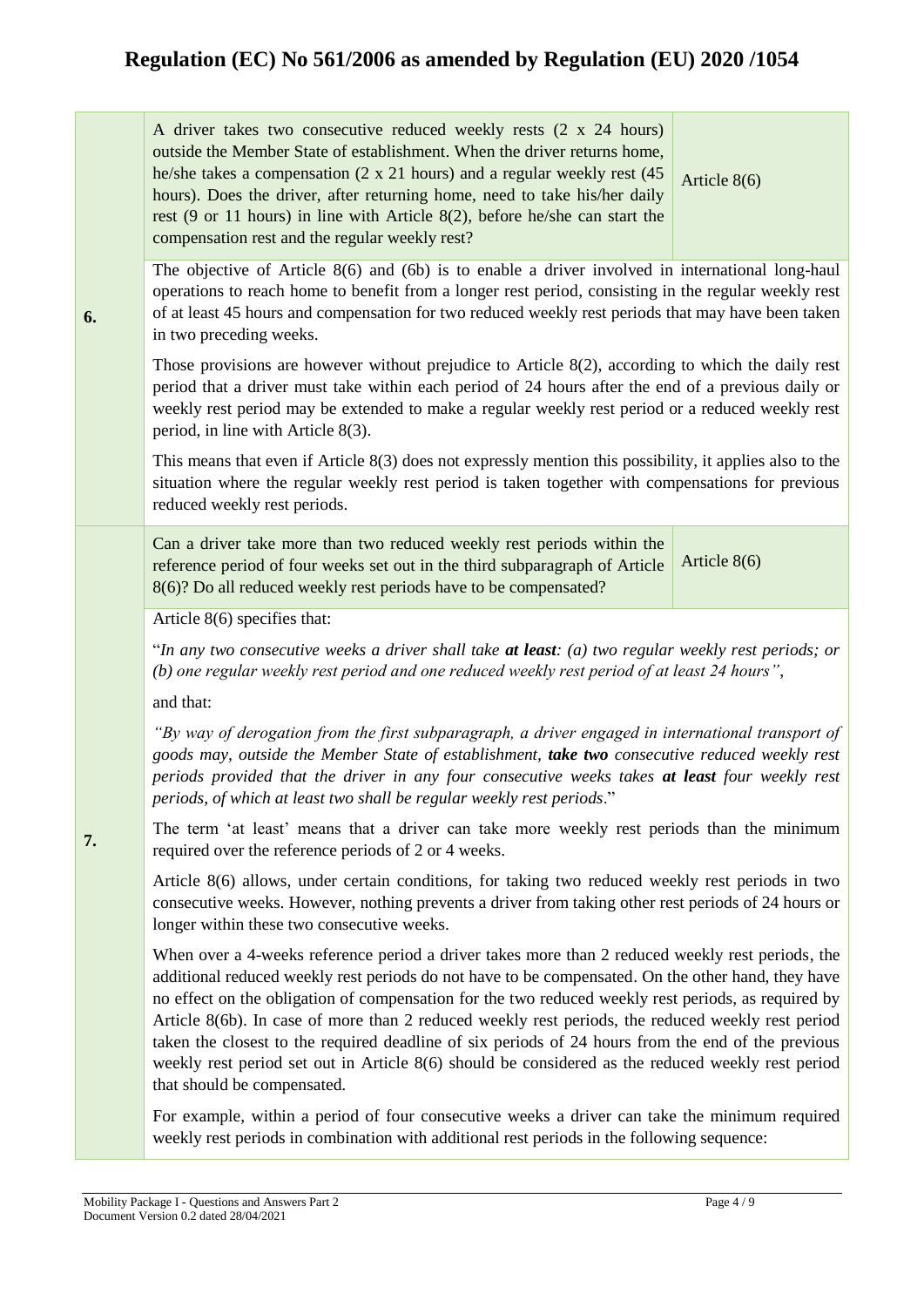Week 1: 45 hours (e.g. Saturday - Monday)

Week 2 : 24 hours (at the latest: Sunday – Monday)

Week 3: 24 hours (e.g. Wednesday-Thursday) and 27 hours (at the latest: Sunday – Monday)

Week 4: 21+18 (Friday-Sunday) +45 hours (at the latest: Sunday-Tuesday) (the rest periods of 21h and 18h are compensations for two reduced weekly rest periods taken in weeks 2 and 3 (Sunday-Monday), in accordance with Article 8(6b), while the additional rest period taken in week 3 (Wednesday-Thursday) does not have to be compensated).

Can the driver spend the daily and reduced weekly rest in the vehicle? Article 8

According to Article 8(8), the regular weekly rest periods and any weekly rest period of more than 45 hours taken in compensation for previous weekly rest periods shall not be taken in the vehicle. This means that the driver may, on the contrary, choose to spend his/her daily rest and/or reduced weekly rest in the vehicle.

Article 4(f) of Regulation (EC) 561/2006 defines 'rest' as any uninterrupted period during which a driver may freely dispose of his time. It is clear from this definition that a daily or reduced weekly rest can only be taken in the vehicle when it is stationary, as it is the only circumstance that allows for the driver to freely dispose of his/her time.

In addition, Article 8(8) requires that the regular weekly rest period and any weekly rest period of more than 45 hours be taken in suitable gender-friendly accommodation with adequate sleeping and sanitary facilities. As explained in recital 13 of Regulation (EU) 2020/1054, this is necessary to ensure that "drivers enjoy adequate rest conditions". The same principle applies to the daily and reduced weekly rest periods, which can thus only be taken in the vehicle when it has suitable sleeping facilities. This is in line with the overarching objectives of ensuring adequate working conditions for drivers and improving road safety.

#### **V. Exceptional exceeding driving time**

Under the second and third subparagraphs of Article 12, a driver may derogate from Article 6(1) and (2) and Article 8(2) by exceeding the daily and weekly driving time. If the driver's accumulated daily driving time is less than the maximum allowed can he/she make use of the derogation from Article 8(2) without having to exceed the daily or weekly driving time? If, due to making use of this derogation, a driver starts his/her weekly rest later than at the end of six 24-hour periods from the end of the previous weekly rest period, is it a violation of the Regulation?

Article 12

**9.** The objective of the derogation is to enable a driver to, under exceptional circumstances, still spend his/her weekly rest at 'home' (that is, in the driver's place of residence or in the employer's operational centre), and not in a location which is up to 2 hours driving away from his/her 'home'. It allows to derogate from driving time limitations (Article 6(1) and (2)) and / or from the obligation to take a daily rest period within 24 hours after the end of the previous rest period (Article 8(2)). Sometimes, a driver will have to depart of both Articles 6 (1) and (2) and Article 8(2), but not necessarily. On other occasions, where for example the driver can drive 1 or 2 hours more without exceeding the maximum daily driving time of 9 or 10 hours set out by Article 6(1) and the maximum weekly driving time of 56 hours set out by Article 6(2), the derogation will be limited to Article 8(2).

**8.**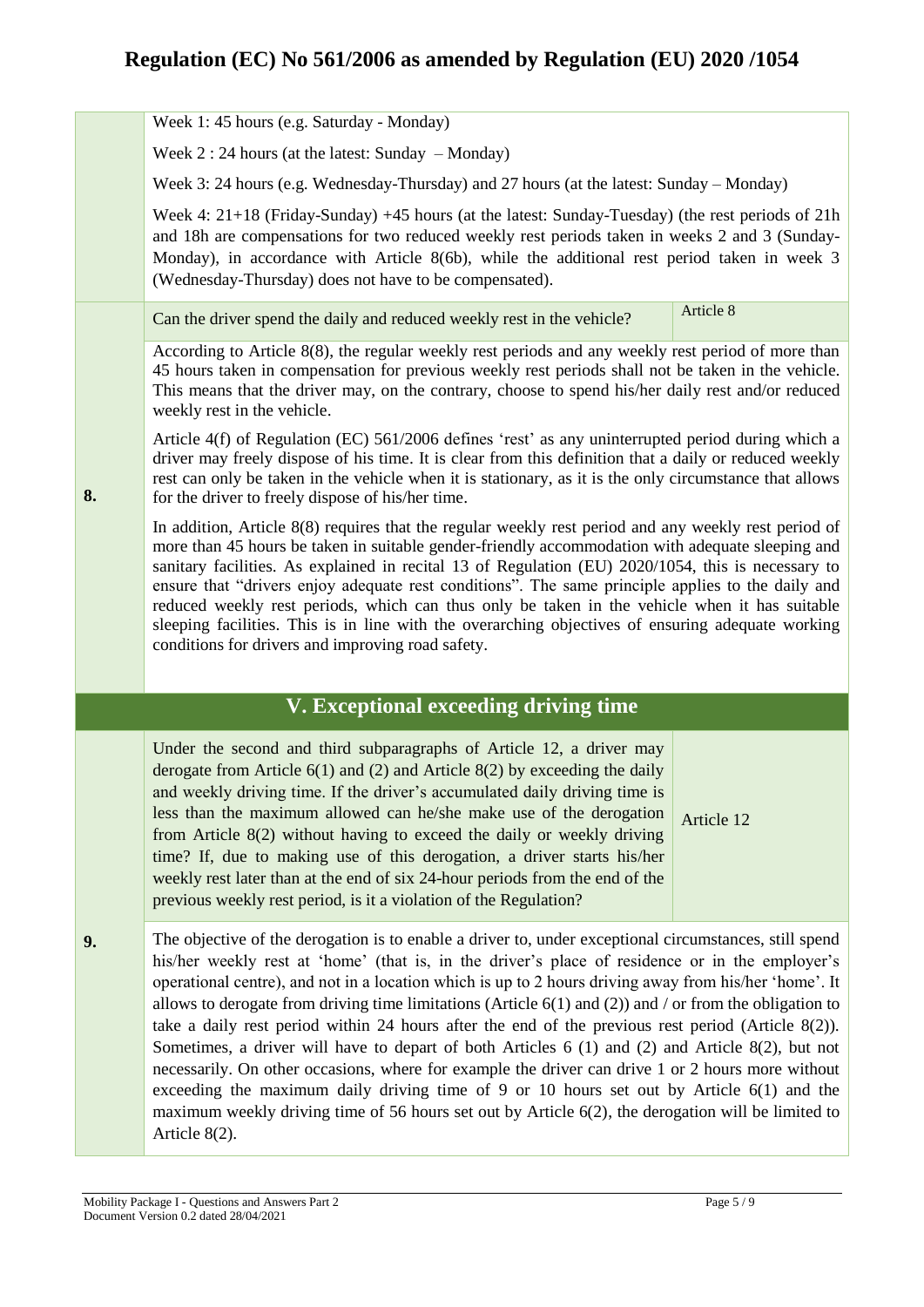However, Article 12 does not allow for a driver to derogate from the obligation of starting a weekly rest period no later than at the end of six 24-hour periods from the end of the previous weekly rest period, as set out in the second subparagraph of Article 8(6). Therefore, the derogation must be used carefully.

For instance, if a driver finished his/her previous weekly rest at 8 am on Monday, he/she must start the next weekly rest at 8 am on Sunday. If on Saturday (the sixth 24-hour period of working) a driver started driving at 8 am and drove 12 hours (10 hours allowed + maximum 2 hours under the derogation), taking all necessary breaks (2 hours in total in this example), he/she could reach 'home' at around 10 pm on Saturday. This would allow the driver to still start his/her weekly rest within the time period required by Article 8(6).

How should the derogation from Article 8(2) set out in Article 12, second and third subparagraphs be understood? Is it possible to reduce the daily rest for a set period (1 or 2 hours), to be compensated by the end of the third week following the week in question? Article 12 Article 8(2)

Article 8(2) requires a driver to take a daily rest period (of at least 9 for reduced rest or at least 11 hours for regular rest) within 24 hours since the end of the previous daily or weekly rest.

**10.**  The derogation under Article 12 does not allow for shortening the length of a daily rest period. It may however lead to a situation where, due to an extended driving time (by 1-2 hours) necessary for the driver to reach 'home' due to exceptional circumstances, a driver will not be able to complete a daily rest within a period of 24 hours after the end of the previous daily or weekly rest, as required by Article 8(2). In this case, the daily rest period would and shall be completed, without being reduced, after the period of 24 hours counted from the end of the previous daily rest period, in derogation of Article 8(2). Such daily rest period can still be extended to make a weekly rest period, as allowed by Article 8(3), provided that that weekly rest starts no later than at the end of six 24 periods, as required by Article 8(6).

How should additional hours of driving time due to exceptional circumstances be compensated (e.g. should 1 hour more of driving be compensated by 1 hour more of rest)? Does the break of 30 minutes also need to be compensated, or only the additional driving time? Article 12, second, third and fifth subparagraphs

**11.** As stated in the fifth subparagraph of Article 12 of the Regulation, any period of extension of driving time under this derogation must be compensated by an equivalent period of rest, which must be taken *en bloc* with any rest period within 3 weeks from using the derogation.

Breaks do not need to be compensated, only the additional driving time.

For instance, if a driver has driven 1,5 hours longer than the allowed daily driving time limit, he/she should be compensated for this prolonged driving time, by the addition of 1,5 hours of rest time to one of his/her weekly or daily rest periods taken by the end of the third week following the week in question.

**13.** If a driver makes use of the derogation under Article 12, after 4,5 hours driving should he/she take a break of 30 minutes or 45 minutes prior to the additional driving? Article 12

> Article 7, first subparagraph, requires that a driver takes at least a 45 minute break after a driving period of 4,5 hours. Article 12, subparagraphs 2 to 5 does not allow to derogate from this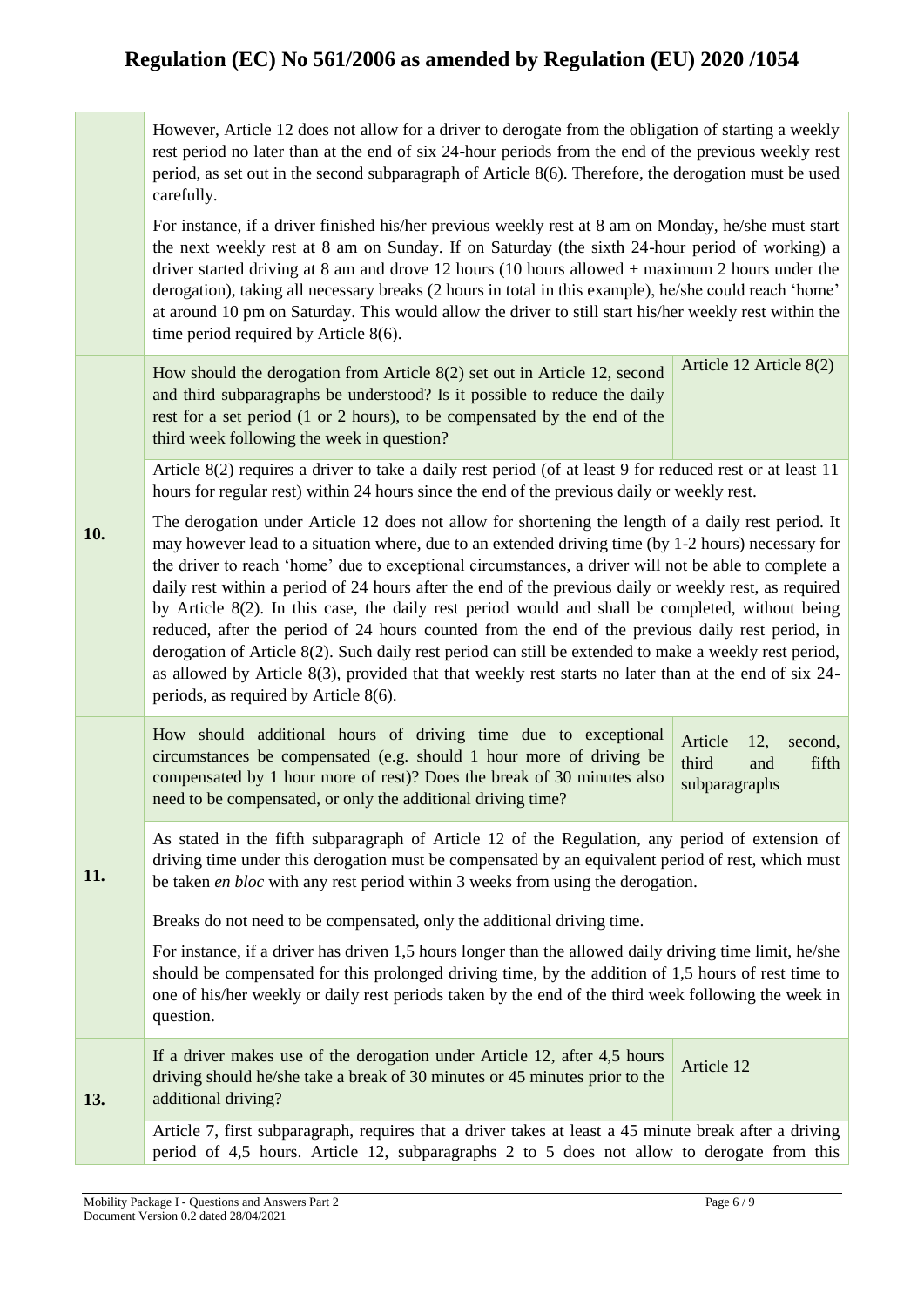requirement. Hence, after 4,5 hours of driving, and prior to the following driving period, a driver must take a break of 45 minutes. In case where a driver has taken the 45 minutes break (or 30 minutes break followed by prior 15 minutes break) and after that needs to continue driving for another 1-2 hours, the driver is not obliged to take an additional break of 30 minutes before he/she resumes the additional driving. In cases where he/she is allowed to drive 10 hours during the day and if he/she has already reached that daily driving time limit and needs to continue driving between 1 and 2 hours to reach his/her 'home' for a weekly rest, he/she must take an additional 30 minute break prior to this additional driving. On the other hand, no additional 30 minute break is required when the driver exceeds the daily driving time by less than one hour.

Example 1: a driver was driving for 4,5 hours, and then took a 45 minute break; then he/she drove for another 4,5 hours, and took another 45 minute break. He/she reached his/her daily limit of 9 hours driving, but he/she still needs to continue driving between 1 or 2 hours to reach 'home'. In this case, he/she can resume driving after the 45 minute break following the second driving period of 4,5 hours.



Example 2: a driver was driving for 4,5 hours, and then took a 45 minute break; then he/she drove for another 4 hours, and took a part of a break of 15 minutes, then he/she continued driving for another 30 minutes after which he/she stopped to take 30 minutes break. This is in line with Article 7 which allows to split a break of at least 45 minutes to two parts, that is a break of at least 15 minutes followed by a break of at least 30 minutes) If after this 30 minutes break, he/she needs to continue driving between 1 or 2 additional hours to reach 'home' he/she does not have to take additional 30 minutes of break.



Example 3: a driver was driving for 4,5 hours, and then took a 45 minute break; then he/she drove for another 4,5 hours, and took another 45 minute break. If his/her daily driving time limit is 10 hours, he/she can still drive for an additional 1 hour. If after this hour of driving, he/she needs to drive for an additional period between 1 and 2 hours to reach 'home', then he/she must take a new 30 minute break prior to the additional driving.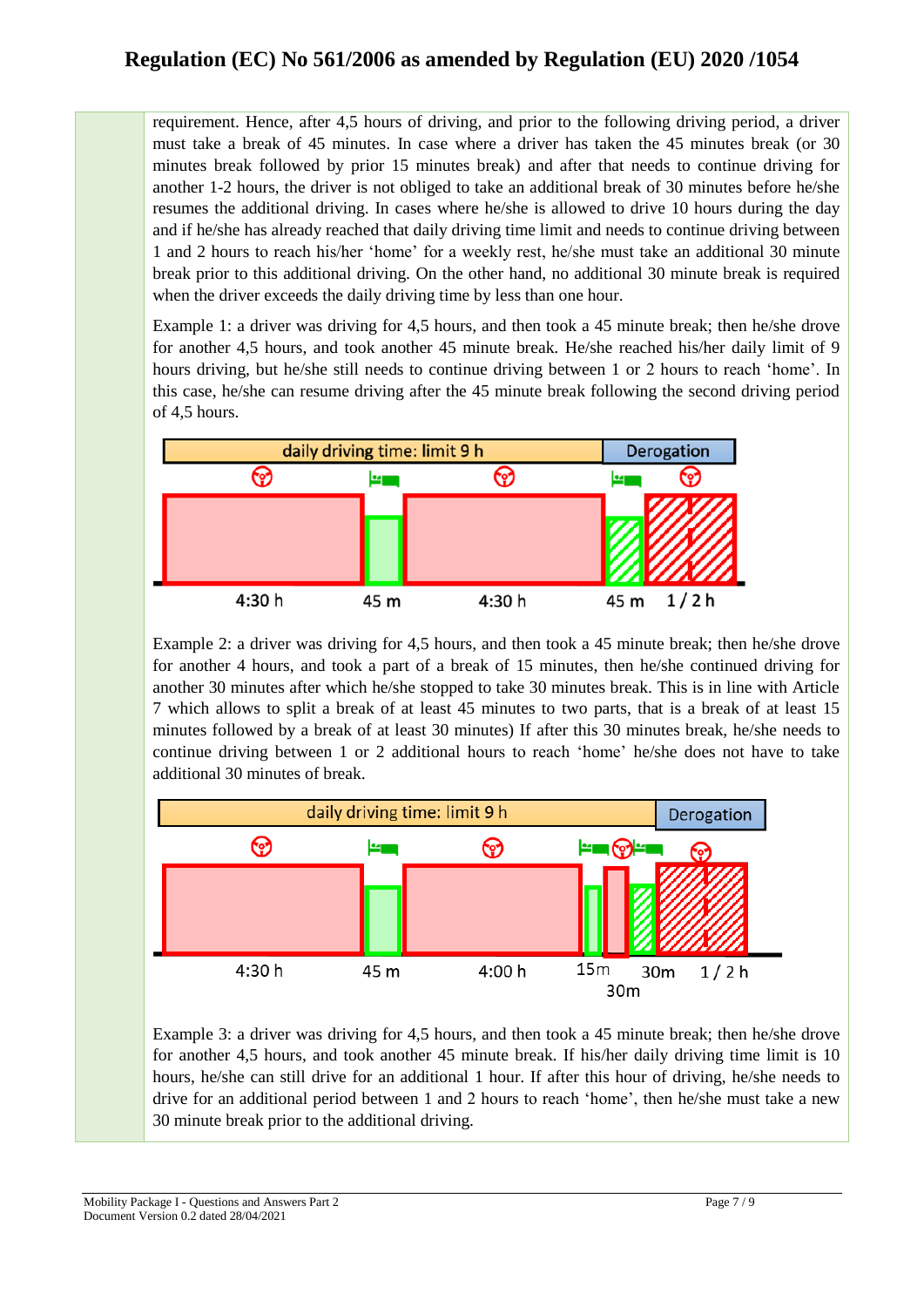